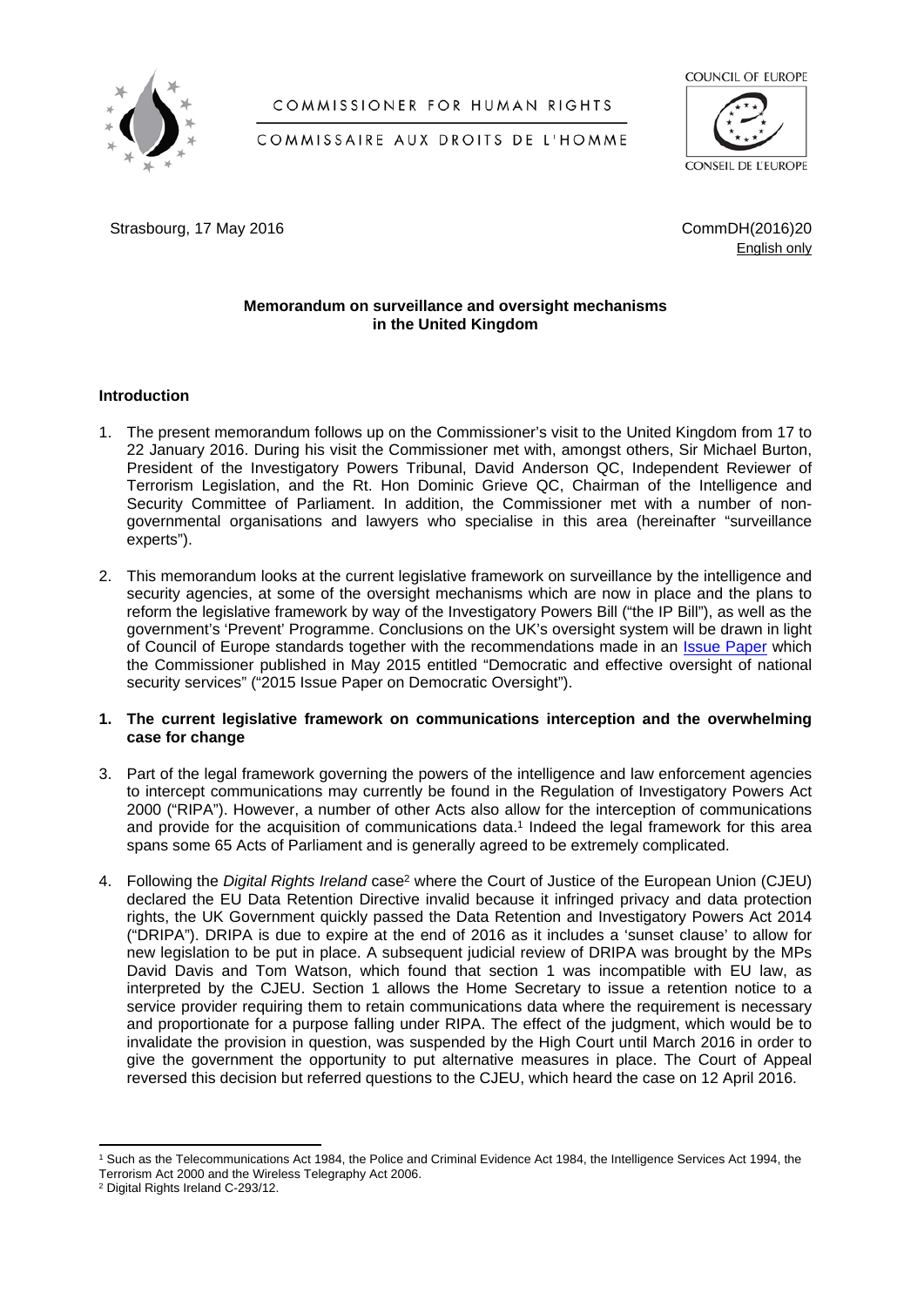- 5. Three reports were published in 2015 which reviewed the state of play of investigatory powers in the UK. These were: "*Privacy and Security: a modern and transparent legal framework*" produced by Parliament's Intelligence and Security Committee,<sup>3</sup> "*A Question of Trust*" the result of a review commissioned pursuant to DRIPA 2014 s7 by the Independent Reviewer of Terrorism Legislation, David Anderson QC<sup>4</sup> ("the Anderson report") and "A Democratic Licence to Operate" a review commissioned by a diverse panel under the auspices of the Royal United Services Institute ("RUSI").<sup>5</sup> All three reports concluded that the current framework was outdated, unworkable and in need of reform, even if they differed on much of the detail and some recommendations. The reports highlighted the need for greater transparency, more stringent safeguards and better oversight. Notably, the Anderson report called for the creation of a new oversight body to replace the existing and separate Commissioners. The ISC report paid particular attention to the agencies' use of bulk powers. The RUSI report considered that the approach concerning warrants should depend on the purpose for which they are sought, for example, if they relate to national security they should be subject to judicial review after ministerial authorisation. NGOs also called for RIPA to be replaced by a modern legal framework for surveillance.
- 6. The urgent need for a new legislative framework was stressed to the Commissioner during his meetings with David Anderson QC and the Rt. Hon Dominic Grieve QC as well as the surveillance experts he met. The Commissioner commends the UK government for its attempt to overhaul the investigatory powers legislative framework and to provide world-leading oversight arrangements by providing for the IP Bill.

### **2. Some of the existing oversight mechanisms in the UK**

- 7. A range of surveillance oversight mechanisms exist in the UK which ensure that public authorities act in ways that are compatible with the Human Rights Act 1998. As far as independent oversight institutions are concerned there exist three relevant Commissioners: the Interception of Communications Commissioner, the Surveillance Commissioner and the Intelligence Services Commissioner. As for parliamentary oversight, the Intelligence and Security Committee ("ISC") provides oversight of the use of investigatory powers by the security and intelligence services. As for a judicial body, the Investigatory Powers Tribunal ("IPT") hears complaints about conduct in connection with the interception of communications and gathering of communications data by all authorities.
- 8. Dominic Grieve QC has headed the ISC since September 2015. The ISC was first established by the Intelligence Services Act 1994 to examine the policy, administration and expenditure of MI5, the Security Service, and MI6, the Secret Intelligence Service, and the Government Communications Headquarters ("GCHQ"). The Justice and Security Act 2013 reformed the ISC making it a Committee of Parliament, providing greater powers and increasing its remit (including oversight of operational activity and the wider intelligence and security activities of government). Other than the three intelligence and security Agencies, the ISC examines the intelligence-related work of the Cabinet Office including the Joint Intelligence Committee, the Assessment Staff and the National Security Secretariat. The Committee also provides oversight of the Defence Intelligence in the Ministry of Defence and the Office for Security and Counter-Terrorism in the Home Office.
- 9. The Commissioner was struck by the fact that this important Committee only has six permanent staff members. Oversight committees, such as the ISC, need to have sufficient resources, technical expertise and legal means, as well as access to relevant documents. The Commissioner calls for adequate financial and human resources to be given to the ISC. This is in line with recommendation 19 of the 2015 Issue Paper on Democratic Oversight which underlines the importance of oversight institutions having the necessary human and financial resources to fulfil their mandates.
- 10. Surveillance experts highlighted a structural problem with the make-up of the Committee where the Prime Minister has a veto on the Committee's membership and on its reports. Indeed, the Prime Minister may redact any matters he considers should not be published. The Commissioner is

<sup>3</sup> Published on 12 March 2015.

<sup>4</sup> Published on 11 June 2015.

<sup>5</sup> Published on 14 July 2015.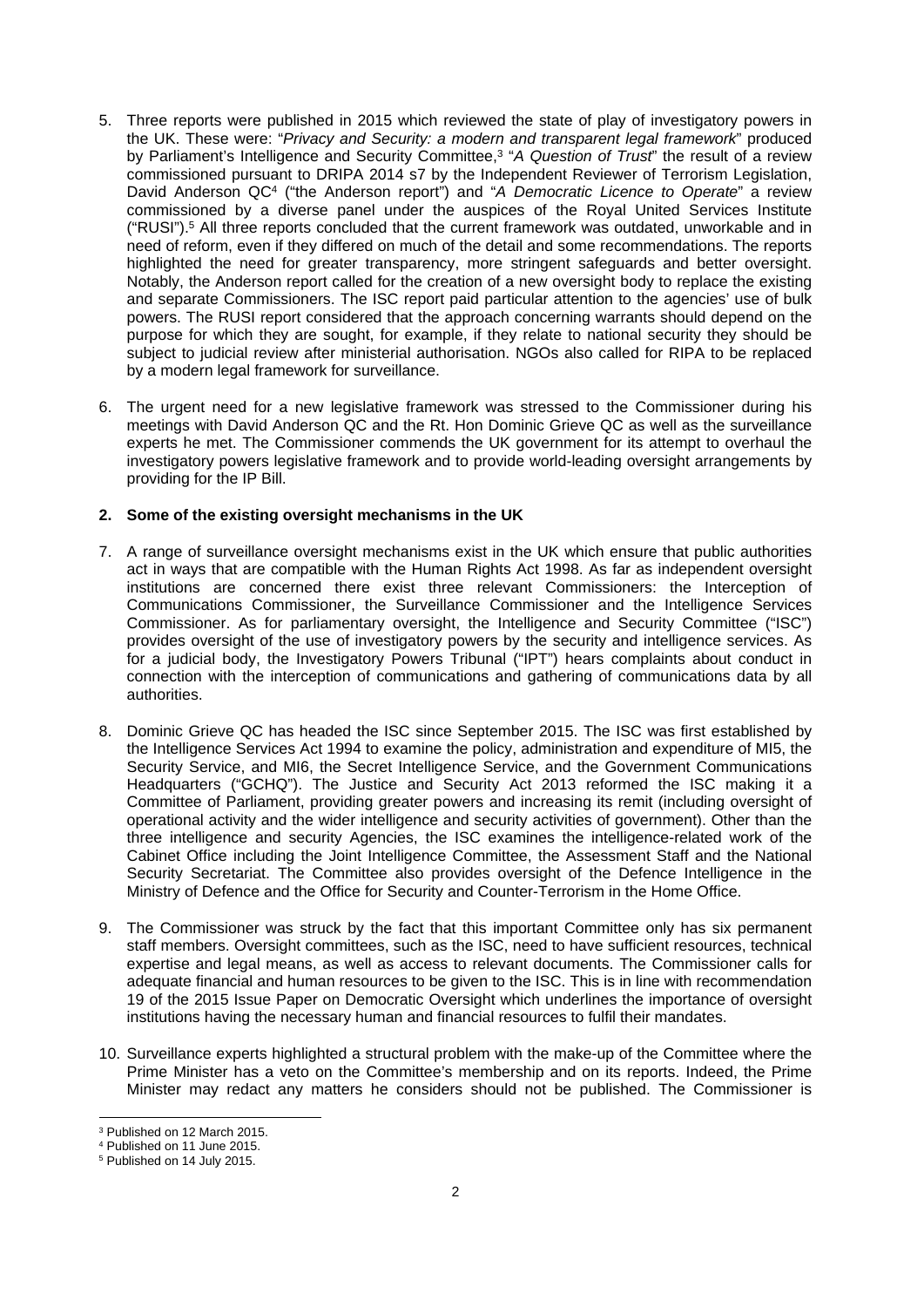concerned that the executive control of this Committee may be too strong, although the new ability of the ISC to elect its own Chair is potentially significant, and the ISC's critical report of the IP Bill in February 2016 demonstrates its independence. Nevertheless, and in line with recommendation 13 of the 2015 Issue Paper on Democratic Oversight, the Commissioner recommends that the members of the ISC are appointed by Parliament as is the case with other Parliamentary Select Committees and that the Committee has the final say on what is published.

- 11. The IPT was established in October 2000 under section 65(1) RIPA. The IPT hears allegations of wrongful interference with communications as a result of conduct covered by RIPA. The Tribunal provides a right of redress for anyone who believes they have been a victim of unlawful action under RIPA or wider human rights infringements. It has extremely broad standing requirements which enable it to proceed on the basis of assumed facts, which the government may refuse to confirm or deny.
- 12. The number of cases judged by the Tribunal to be 'frivolous or vexatious' has remained high since it began its work in late 2000. Up until 2013, the IPT had only upheld 10 complaints out of the 1,673 it had received and none of them against the security and intelligence agencies.<sup>6</sup> As for the 2015 statistics: 47% of complaints were ruled as 'frivolous or vexatious' and 30% received a 'no determination' outcome; another 17% were ruled out of jurisdiction, withdrawn or not valid; and 3% were ruled out of time.<sup>7</sup>
- 13. However, in 2015 the IPT delivered three judgments identifying a breach of rights of the European Convention on Human Rights ("ECHR").<sup>8</sup> The Commissioner shares the view of the surveillance experts that these cases show the importance of notification of surveillance. Notification is a requirement that persons who have been subjected to surveillance are notified after the fact, and subject to standard caveats, for example, only if notification would not prejudice ongoing operations. Without the revelations of Edward Snowden as to the activities of the UK surveillance services, it is unlikely that these complaints would ever have been brought.
- 14. According to the rules of the Tribunal, proceedings, including any oral hearings, shall be conducted in private, although in certain cases open hearings can and do take place. The Commissioner heard complaints from the surveillance experts, some of whom had brought litigation to the IPT, that the proceedings were opaque and secret. He therefore welcomes the fact that in 2015 the Tribunal sat on 15 occasions in open court, relating to 20 complaints.
- 15. Another issue which was raised by the surveillance experts was the "Neither Confirm Nor Deny" (NCND) policy of government. According to this policy the government neither confirm nor deny whether they are monitoring the activities of a particular group or individual, or have had contact with a particular individual. Similarly, the long-standing policy of the UK government is to neither confirm nor deny the truth of claims about the operational activities of the Intelligence Services, including their intelligence-gathering capabilities and techniques. Accordingly, it is not within the remit of the Tribunal to confirm or deny whether or not a warrant or authorisation has been issued against a member of the public, unless it is subsequently found to be unlawful. The Commissioner finds the "NCND" policy problematic in that it prevents a person from ever knowing if he/she has been the target of surveillance. Improvements to notification requirements could help alleviate this problem. At the same time, NCND shields surveillance decisions from effective scrutiny. The Commissioner welcomes the recent efforts of the IPT towards increased transparency of its procedures and encourages it to make further efforts towards this goal.
- 16. There is currently no avenue of appeal in respect of decisions taken by the Tribunal. The Commissioner welcomes the fact that the IP Bill will now include a domestic route of appeal from the Tribunal on a point of law against a final determination, although this does not provide for appeal in respect of interim legal findings during the conduct of the proceedings. The Commissioner

<sup>6</sup> "A Question of Trust", A report by David Anderson Q.C., Independent Reviewer of Terrorism Legislation, June 2015.

<sup>&</sup>lt;sup>7</sup> Investigatory Powers Tribunal Report, 2011-2015, 20 April 2016.

<sup>8</sup> *Liberty and others v GCHQ and others (No. 2)* [2015] UKIPTrib 13\_77-H, 6 February 2015, *Belhaj and others v Security Service and others* [2015] UKIPTrib 13\_132-H, 13 March 2015, and *Liberty and others v GCHQ and others (No. 3)* [2015] UKIPTrib 13\_77-H-2, 22 June 2016.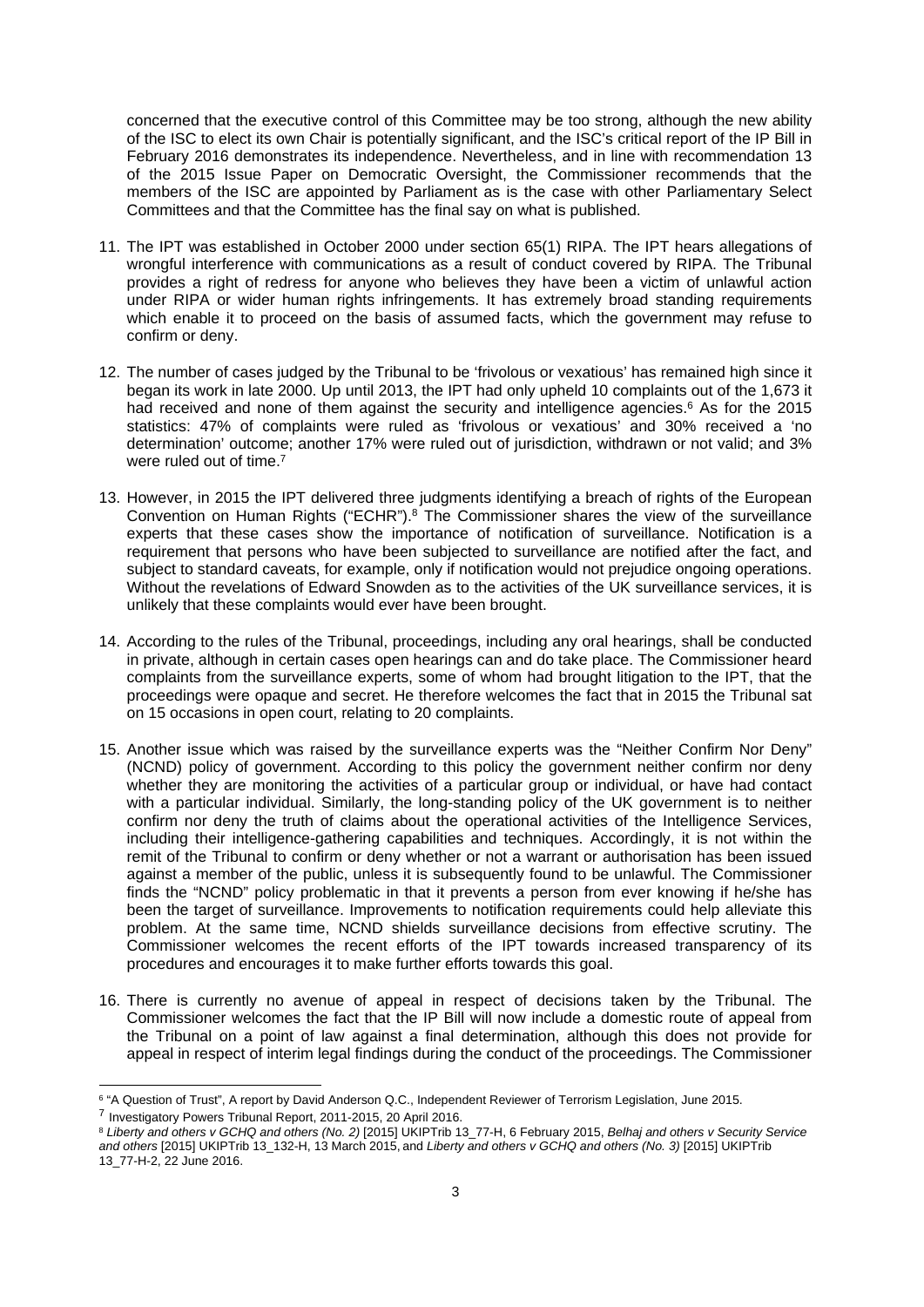supports the recommendation made<sup>9</sup> for changes to enable the IPT to make declarations of incompatibility pursuant to Section 4 of the HRA 1998, which would improve effective access to justice.

17. The Commissioner recommends increasing the transparency of the proceedings, which promote public knowledge and confidence in the oversight procedures. This should include increasing the adversarial testing of relevant evidence by way of the appointment of a Special Advocate. This would contribute to increasing the credibility of the IPT as an effective oversight mechanism. According to the Anderson report a security-cleared counsel to the tribunal may actually be more influential.

## **3. Changes to the current system of surveillance and oversight**

- 18. The UK is currently changing its investigatory powers law and oversight regime. A draft IP Bill was issued for pre-legislative scrutiny on 4 November 2015.The Bill is meant to consolidate UK powers governing surveillance (replacing DRIPA and also repealing and replacing part 1 of RIPA). It was introduced to Parliament on 1 March 2016 and had its second reading in the House of Commons on 15 March 2016. Parliament has until the end of 2016 (when DRIPA 2014 expires) to debate the Bill and pass it into law.
- 19. The IP Bill aims to provide a framework for the use of investigatory powers by law enforcement and security and intelligence agencies, as well as other public authorities. The Bill includes provisions for the targeted interception of communications, the retention and acquisition of communications data, the use of equipment interference, and the acquisition of bulk data for analysis. The Bill will create a single body of Judicial Commissioners led by the Investigatory Powers Commissioner, replacing the existing three Commissioners.
- 20. Three parliamentary committees have conducted pre-legislative scrutiny and published reports on the draft Bill in February 2016.<sup>10</sup> The Commissioner commends the work of these Committees and the fact they produced 198 recommendations in the three months or so in which they had to work. However, the Commissioner has concerns with the compressed timeline for the IP Bill, which has meant that the pre-legislative scrutiny has been put under pressure.
- 21. The UK authorities have maintained that many powers in the IP Bill are already authorised by existing legislation; for example, the practice of wide-spread use of equipment interference by security agencies and the police was avowed in February 2015. However, some of the powers in the Bill are new, such as the provision for the retention of Internet Connection Records or for the creation of filtering arrangements.

#### **4. Major human rights concerns over the Investigatory Powers Bill**

- 22. The following aspects of the IP Bill, in its current form, cause concern to the Commissioner in light of Council of Europe standards in this area, including the recommendations made in his 2015 Issue Paper on Democratic Oversight:
	- *a. Creation of a single oversight Commissioner*
- 23. The Commissioner welcomes the creation of one Investigatory Powers Commissioner who will replace the current work of three Commissioners. However, he considers that an Investigatory Powers Commission should be set up with the Investigatory Powers Commissioner as its head. Expert oversight bodies are well placed to undertake the ongoing, detailed and politically neutral scrutiny that human rights protection requires. In addition, the Commission needs to be adequately funded, with a role for Parliament given in determining that budget. Indeed, the importance of

<sup>&</sup>lt;sup>9</sup> See the Anderson Report and also Justice's Written Evidence to the Joint Committee on the Draft Investigatory Powers Bill, December 2015.

<sup>10</sup> These are: The Science and Technology Committee: "Investigatory Powers Bill: technology issues", the Intelligence and

Security Committee "Report on the Draft Investigatory Powers Bill" and the Joint Committee on the Draft Investigatory Powers Bill: "Report- Draft Investigatory Powers Bill".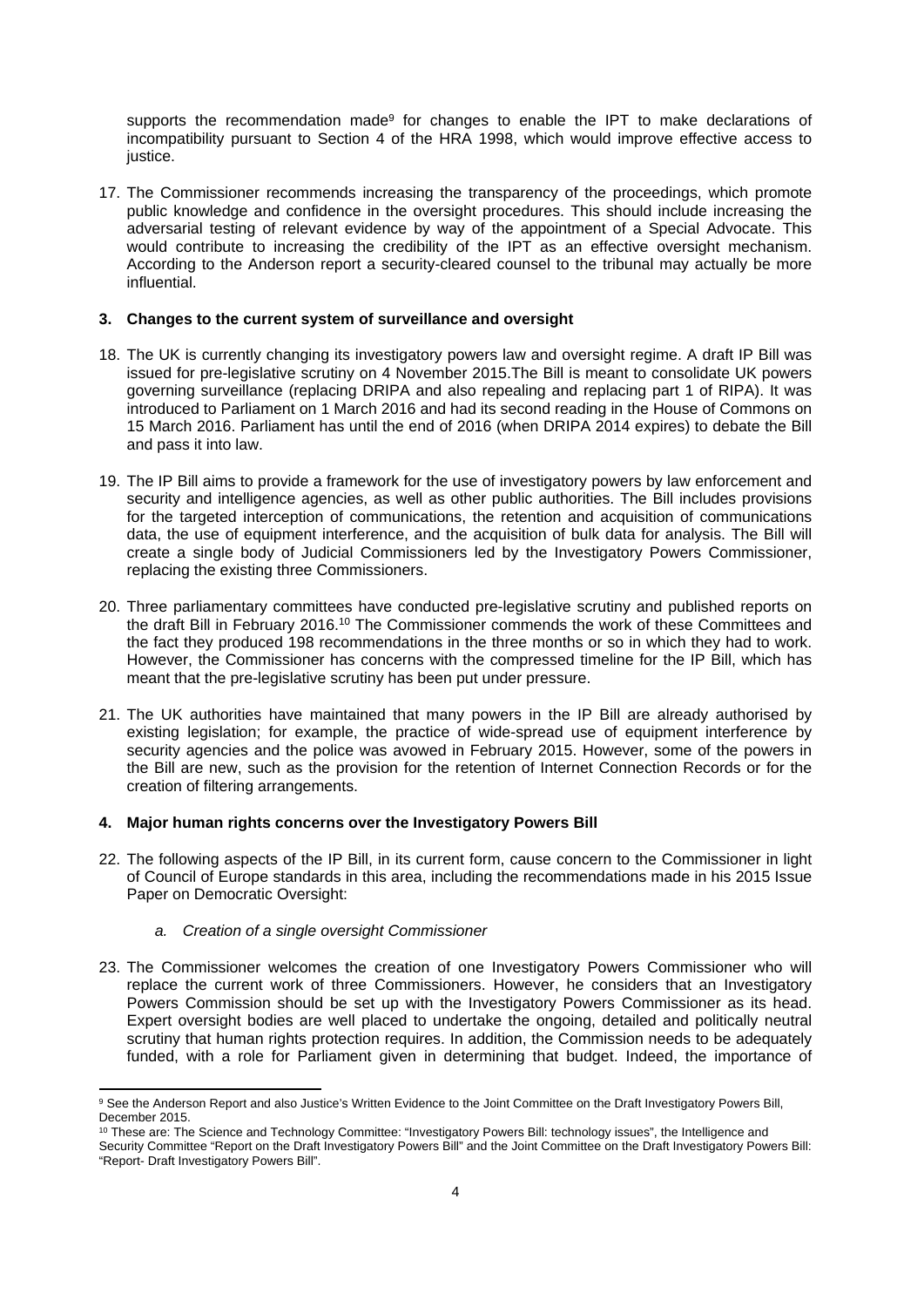strengthening the overall link between expert oversight bodies and Parliament is emphasized in recommendation 13 of the 2015 Issue Paper on Democratic Oversight. This extends to giving a designated parliamentary committee a role in the appointment of members, empowering parliament to task expert bodies to investigate particular matters and require expert bodies to report and take part in parliamentary committee hearings. The staff of the Investigatory Powers Commissioner also needs the relevant technical expertise.

- 24. Another issue raised by the surveillance experts was the fact that authorizing warrants and ex postfacto oversight of surveillance will be the task of the same institution. It may be preferable that these two functions should be performed by separate bodies within an Investigatory Powers Commission<sup>11</sup> as recommendation 9 of the 2015 Issue Paper on Democratic Oversight suggests.
- 25. The Commissioner is in favour of a system of notification when a person has been the subject of surveillance. As the European Court of Human Rights has reaffirmed in the case of *Szabó and Vissy v Hungary (*2016), "As soon as notification can be carried out without jeopardising the purpose of the restriction after the termination of the surveillance measure, information should be provided to the persons concerned". Accordingly, he is pleased to see that Clause 198 of the revised IP Bill has been amended to allow the Investigatory Powers Commissioner to inform individuals of any serious errors which have caused significant prejudice or harm to the person concerned *without* having to seek agreement from IPT. Clause 199 now makes clear that the Judicial Commissioners can communicate with the IPT without consulting the Secretary of State. However, the system of error reporting could be improved; in particular the Commissioner supports the desirability of better defining the categories of relevant error and the criteria for seriousness of error in clause 198.
- 26. As regards the appointment of the Judicial Commissioners, the Commissioners shares the views expressed<sup>12</sup> that they should be appointed by a body which is independent of the executive, such as the Judicial Appointments Commission, or parliamentary committee. Having the Prime Minister appoint the Judicial Commissioners may compromise their independence and impartiality. The fact that the revised Bill provides for the Lord Chief Justice and others to be consulted on the appointment of the Judicial Commissioners is a positive step although it could go further. According to recommendation 13 of the 2015 Issue Paper on Democratic Oversight strengthening the link between expert oversight bodies and parliament increases their independence and democratic legitimacy.
	- *b. Prior independent judicial authorisation*
- 27. The IP Bill will create a 'double-lock' for some surveillance decisions, so that, following the decision of the Secretary of State, warrants cannot come into force until they have been approved by a Judicial Commissioner. This procedure applies to warrants for targeted interception, targeted equipment interference and all forms of bulk warrants. The Judicial Commissioner must consider the necessity and proportionality test applied by the Secretary of State applying the same principles as would be applied by the court on an application for judicial review. This introduces, for the first time, an ex-ante judicial involvement in the process of authorising surveillance by security and intelligence services, which the Commissioner commends. A two-level authorisation process combining authorisation by a judicial body with that of a minister may offer the most robust model of *ex-ante* scrutiny which is needed. Judicial involvement is necessary to promote public confidence and improve standards of decision-making.
- 28. As the Venice Commission has stated in their Report on Democratic Oversight (2007)<sup>13</sup> there is an obvious advantage of requiring prior judicial authorisation for special investigative techniques, namely that the security agency has to go "outside of itself" and convince an independent person of the need for a particular measure. It subordinates security concerns to the law, and as such it

<sup>&</sup>lt;sup>11</sup> See, for example, the model proposed in Annex 18 of the Anderson Report.

<sup>&</sup>lt;sup>12</sup> See the concerns expressed by the Interception of Communications Commissioner's Office, the Intelligence Services

Commissioner and the UN Special Rapporteurs in the report of the Joint Committee on the Draft Investigatory Powers Bill, HL Paper 93, February 2016, § 581.

<sup>&</sup>lt;sup>13</sup> See also the [updated report](http://www.venice.coe.int/webforms/documents/default.aspx?pdffile=CDL-AD(2015)006-e) from 2015 on Signals Intelligence Agencies, CDL-AD(2015)006.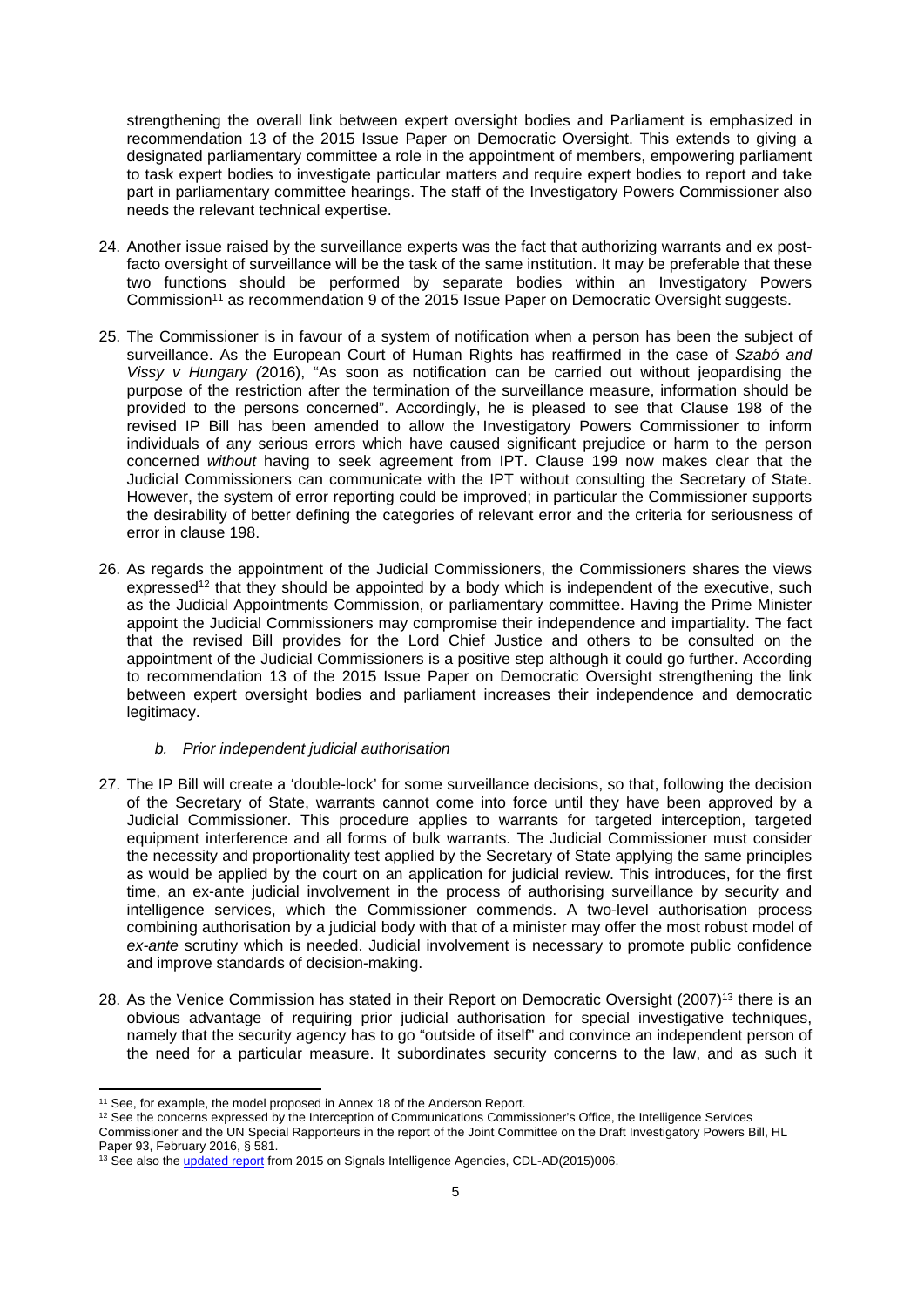serves to institutionalize respect for the law. If it works properly, judicial authorisation will have a preventive effect, deterring unmeritorious applications and/or cutting down the duration of a special investigative measure.

- 29. The Commissioner notes, however, that prior judicial authorisation is not required for a range of powers in the IP Bill that will interfere with the right to privacy. For example, there is no judicial authorisation for obtaining communications data, including privileged and confidential communications. The Commissioner recommends that judicial warranting should be the default mechanism for the authorisation of most surveillance, with only a limited number of cases which would be subject to the certification of the Secretary of State. There is growing support for the view that external authorisation should extend to untargeted bulk collection of information as well as the collection and access to communications data. However, as David Anderson QC has stated<sup>14</sup> it is possible to envisage prior authorisation that is not undertaken by a judge (for example the role of the National Anti-Fraud Network) on the condition that the body in question is independent of the executive, has the relevant competence and resources to do the job.
- 30. Another question which has been raised with the Commissioner is the extent of the judicial scrutiny which the Judicial Commissioners will exercise. The IP Bill specifies that when making the authorisation decision "the Judicial Commissioner must apply the same principles as would be applied by a court on an application for judicial review." Surveillance experts who met with the Commissioner in London expressed their concerns that limiting Judicial Commissioners to considering warrants on judicial review principles may mean that they are only able to overrule the Home Secretary if he or she is deemed to have acted unreasonably. According to this view, the 'double-lock' system is not truly judicial authorization, but rather executive authorization with approval then being given by a Judicial Commissioner. Experts expressed the view that while the flexible nature of judicial review principles means that in theory a full merits review could take place, the Judicial Commissioners may feel bound to follow the Secretary of State's view on what is necessary for the purposes of national security. While the 'double-lock' on the most intrusive warrants is an improvement on the current position, the Commissioner is concerned that the proposed system of judicial approval is not compliant with the independent authorization suggested in recommendation 6 of the 2015 Issue Paper on Democratic Oversight.
- 31. Another issue which the surveillance experts raised with the Commissioner was the importance of an adversarial process. The judicial authorisation would be decided on an *ex parte* basis where the Judicial Commissioner would not have the opportunity of representations by lawyers acting for the person who is the subject of the surveillance measure. The Commissioner considers that introduction of security-vetted special advocates to represent the legal interests of the targets of surveillance could help to reduce the risk that approval processes simply become rubber stamping exercises. Anonymised judgments on issues of principle could also be considered.
- 32. The Commissioner considers that Judicial Commissioners should also be able to refer matters directly to the IPT for consideration where they have identified unlawful conduct following an inspection, audit, investigation or complaint.<sup>15</sup> This could be particularly useful where an issue affects a group or class of individuals who are unlikely to pursue an individual claim before the Tribunal.

#### *c. Requirement of reasonable suspicion*

33. There is no explicit requirement in the IP Bill that the Secretary of State or a Judicial Commissioner consider the existence of a reasonable suspicion against any person prior to approving or authorising the surveillance measure. The Commissioner finds that this is problematic in light of the judgment of the Grand Chamber of the European Court of Human Rights in the case of *Roman Zakharov v. Russia* (2015), "*Turning now to the authorisation authority's scope of review, the Court reiterates that it must be capable of verifying the existence of a reasonable suspicion against the* 

<sup>14</sup> See the Anderson Report 2015.

<sup>15</sup> This recommendation was raised by the RUSI report, as well as the Interception of Communications Commissioner's Office. See the summary of contributions on this point at § 641 of the Joint Committee on the Draft Investigatory Powers Bill Report, HL Paper 93, February 2016.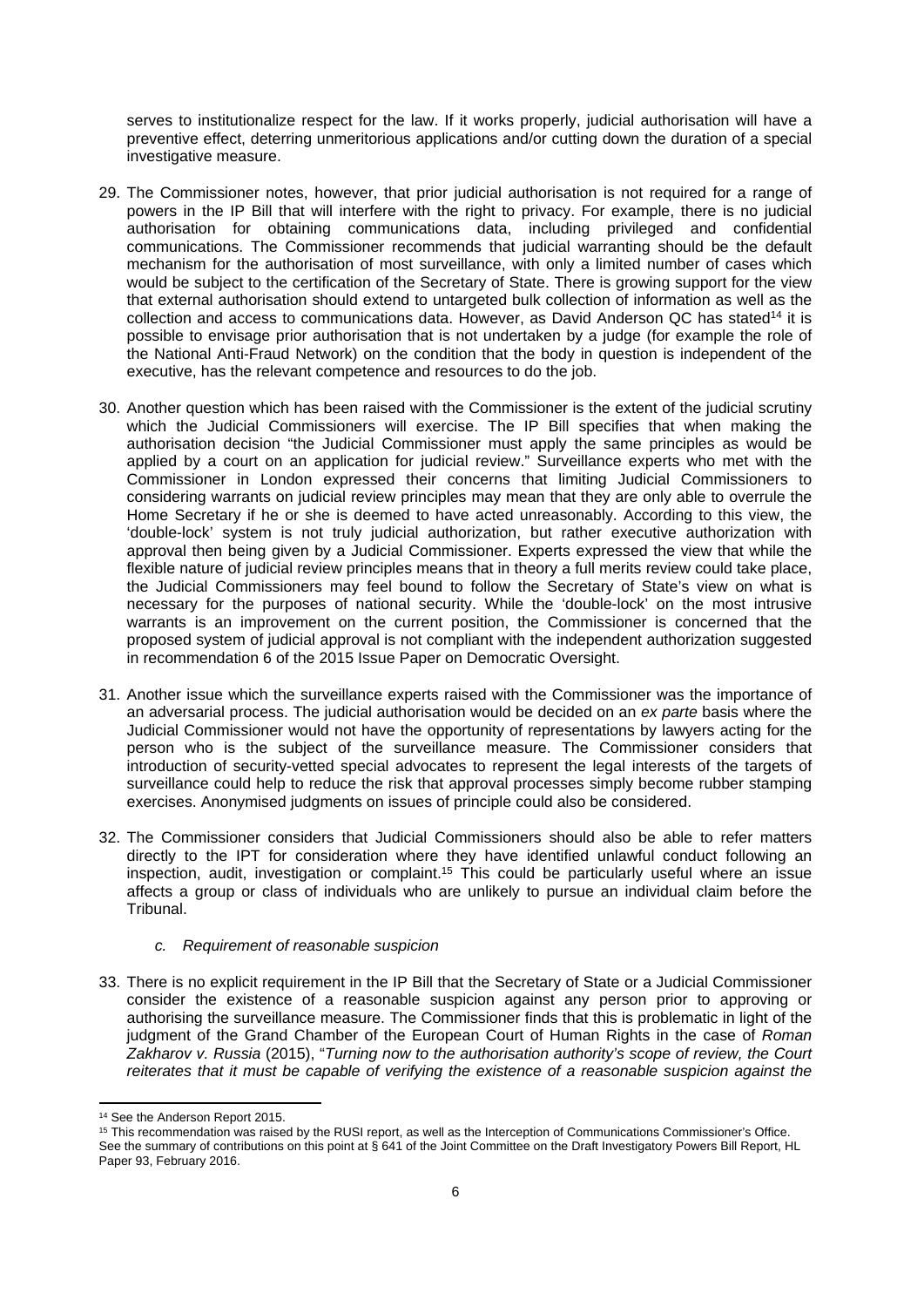*person concerned, in particular, whether there are factual indications for suspecting that person of planning, committing or having committed criminal acts or other acts that may give rise to secret surveillance* measures, such as, for example, acts endangering national security." This is the case, even following the more nuanced approach in the later Chamber judgment of *Szabó and Vissy v Hungary (*2016).

#### *d. Bulk and indiscriminate measures*

- 34. Part 6 and 7 of the IP Bill deal with a range of bulk warrants. These include bulk interception warrants related to communications sent or received by individuals outside the UK; bulk acquisition warrants, related to the acquisition of communication data; bulk equipment interference warrants; and bulk personal dataset warrants.
- 35. The Commissioner notes the concerns made by the three UN Special Rapporteurs in their written evidence<sup>16</sup> to the Joint Committee on the Draft Investigatory Powers Bill who found that the provisions on the bulk interception warrants are vague and not tied to specific offences. Surveillance experts also highlighted their concerns about the human rights implications of bulk collection.
- 36. Recent case law of the European Court of Human Rights is instructive in relation to bulk surveillance powers. In *Zakharov v Russia* (2015) the Grand Chamber held that interceptions "*must clearly identify a specific person to be placed under surveillance or a single set of premises as the premises in respect of which authorisation is ordered. Such information may be made by names, addresses, telephone numbers or other relevant information*". Surveillance experts suggested to the Commissioner that the sheer breadth of a bulk warrant may have difficulties against that clear standard, since the bulk interception warrants, as set out, require no specific individuals to be mentioned or specific groups, no specific telephone numbers, nor specific premises. By their nature bulk warrants place large groups of people under the menace of surveillance without any suspicion on the part of the authorities that an individual has committed a criminal offence or is of national security interest.
- 37. Given that the legality of bulk surveillance models is subject to litigation in the UK and is pending before the European Court of Human Rights, the Commissioner considers it would be premature to determine whether the regime is proportionate for the purposes of Article 8 of the ECHR. The Commissioner notes the careful analysis of this issue by the ISC, the Interception of Communications Commissioner's Office and the IPT, which laid out the full safeguards which operate to protect individual privacy. Nevertheless, the Commissioner has serious concerns as to whether generic interception of external communications is an inherently disproportionate interference with the private lives of a great number of persons.
	- *e. Targeted Equipment Interference or "hacking"17*
- 38. From a privacy point of view, equipment interference is very problematic. As one NGO has submitted, it represents, "The modern equivalent of entering someone's house, searching through his filing cabinets, diaries and correspondence, and planting devices to permit constant surveillance in the future, and, if mobile devices are involved, obtaining historical information including every location he visited in the past year … if a mobile device has been infected, the ongoing surveillance will capture affected individuals wherever they are."<sup>18</sup>
- 39. The IP Bill provides for law enforcement and the security and intelligence agencies to undertake targeted equipment interference. Equipment could include personal computers, mobile phones and tablets as well as large systems owned by organisations. The Commissioner welcomes the fact that this practice, which previously took place without a detailed legal framework, is now addressed in the IP Bill.

<sup>16</sup> http://data.parliament.uk/writtenevidence/committeeevidence.svc/evidencedocument/draft-investigatory-powers-billcommittee/draft-investigatory-powers-bill/written/26353.html.

<sup>&</sup>lt;sup>17</sup> This is referred to as 'computer network exploitation' in the 2015 Issue Paper on Democratic Oversight

<sup>18</sup> Privacy International (2014), Statement of Grounds submitted to the Investigatory Powers Tribunal, 8 May 2014 (§§ 2-4, 11-18).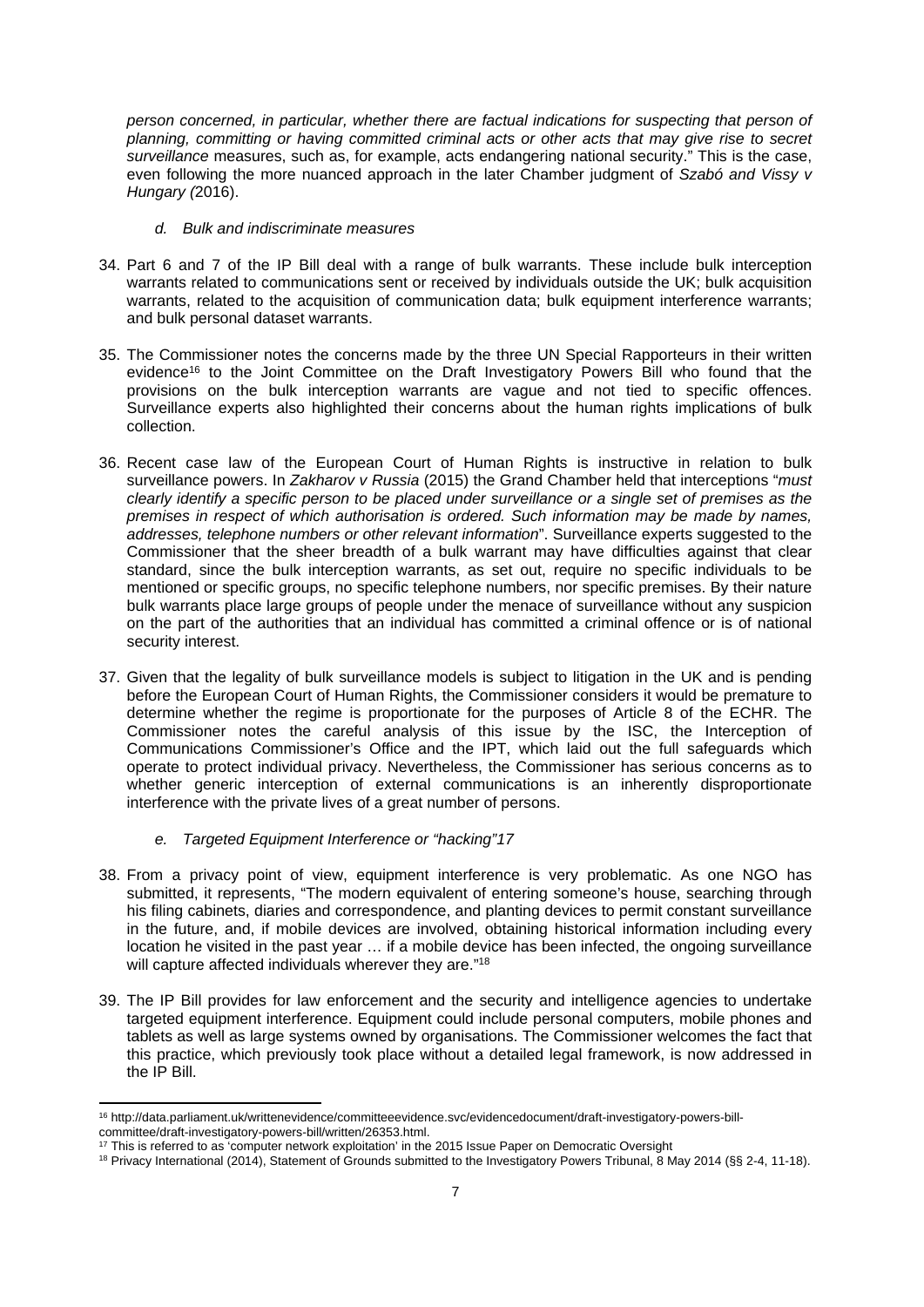40. However, he has serious concerns over the broad wording of the clause governing equipment interference. He considers that if equipment interference is used at all it must only be allowed in the most narrowly defined circumstances, when necessary and proportionate, and with the strictest safeguards. Moreover, and in line with recommendation 7 of the 2015 Issue Paper on Democratic Oversight, these activities must be subject to the same level of external oversight as is required for surveillance measures that have equivalent human rights implications.

### *f. Internet connection records*

41. The only new capability provided for by the Bill would appear to be the storage of everyone's Internet connection records, a kind of communications data that reveals the websites an individual has visited.<sup>19</sup> According to the Home Secretary, this is the equivalent of "an itemised phone bill", although a number of the Commissioner's interlocutors disagreed with this statement.<sup>20</sup>

### *g. National security purposes*

42. National security is given as a test of the necessity of an action for a number of powers in the IP Bill. However, the term national security is not defined in the Bill. The Commissioner is of the view that a definition of national security would be helpful in ensuring legal certainty. A lack of a clear definition allows for arbitrariness and abuse of rights.

# *h. Privileged communications*

- 43. Surveillance experts raised the issue of legal professional privilege and journalistic privilege with the Commissioner in the context of the IP Bill. The Commissioner commends the fact that there has been some progress made on both of these fronts in the period between the draft Bill and current Bill; however professionals in this field continue to highlight their concerns.
- 44. As regards legal professional privilege, the Commissioner is concerned that powers in the IP Bill enable certain security and other agencies deliberately to target legally privileged communications. The Commissioner encourages the authorities to consult further with the Law Societies and others providing protection for Legal Professional Privilege on the face of the Bill.
- 45. The Commissioner also shares concerns that journalists and their sources are not adequately protected and supports the call for scrutiny before access is made to journalistic material. The protection of journalistic sources needs to be fully enshrined in the IP Bill to protect the whistleblowers and the journalists who report on their stories. The Commissioner recalls the Council of Europe standards on whistleblowers, such as the Committee of Ministers, of Recommendation CM/Rec(2014)7 on the protection of whistleblowers, which calls on member States to create an appropriate normative, judicial and institutional framework for the protection of whistleblowers, and the Council of Europe Parliamentary Assembly (PACE) [Resolution 2060 \(2015\)](http://assembly.coe.int/nw/xml/XRef/Xref-XML2HTML-en.asp?fileid=21931&lang=en) on improving the protection of whistleblowers.

# **5. The 'Prevent' Programme and Strategy**

- 46. 'Prevent' is a programme developed as part of the UK's response to terrorism, designed to prevent children and young people from being drawn into terrorism. A revised 'Prevent' strategy was presented by the current government in June 2011.
- 47. Since the 2011 revised 'Prevent' strategy, the government has defined extremism as: 'the vocal or active opposition to fundamental values, including democracy, the rule of law, individual liberty and the mutual respect and tolerance of different faiths and beliefs, as well as calls for the death of UK

<sup>19</sup> Investigatory Powers Bill, House of Commons Library Briefing Paper number 7518, 2016.

<sup>20</sup> See also Joint Committee on the Draft Investigatory Powers Bill Report, HL Paper 93, 11 February 2016.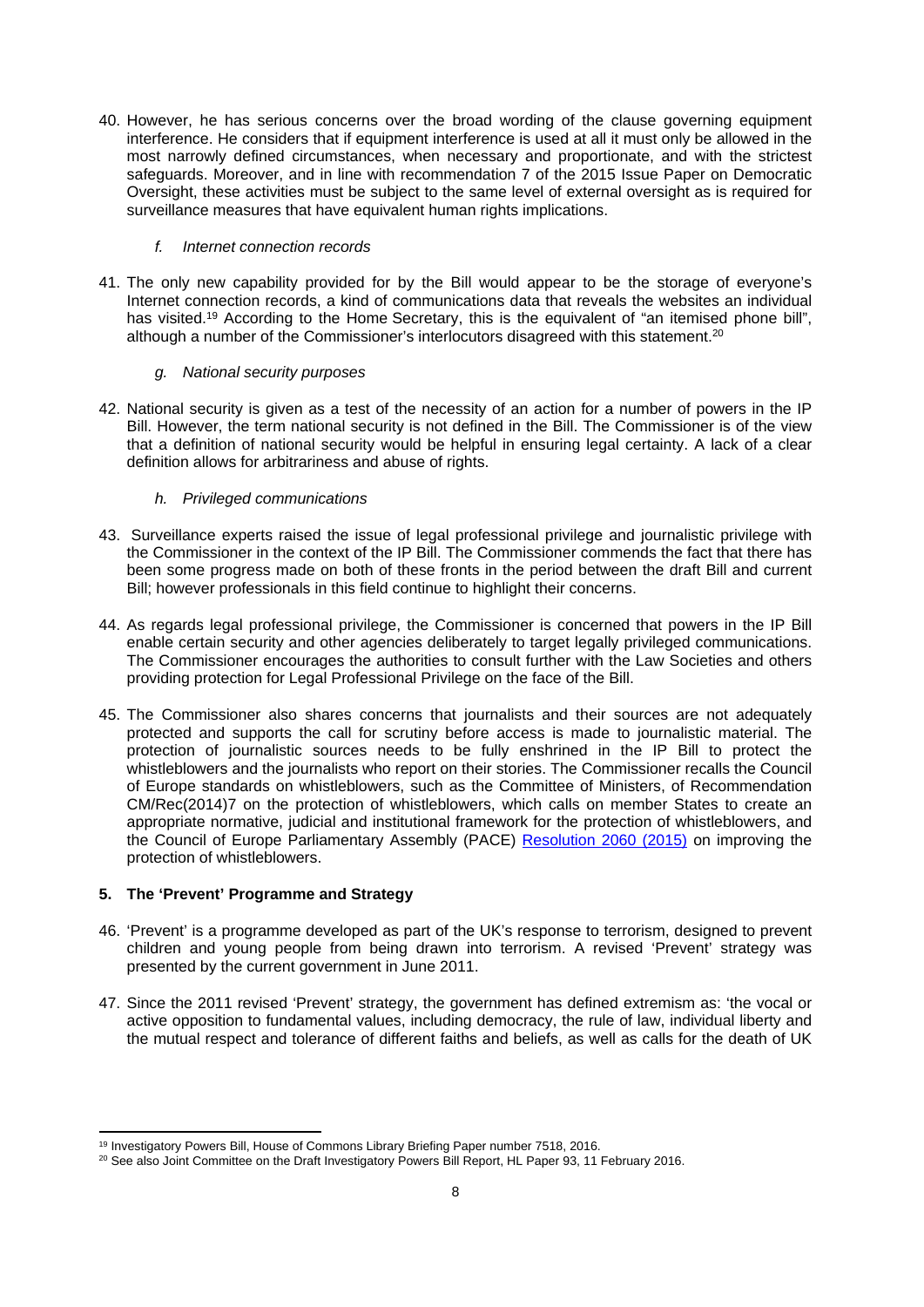armed forces at home or abroad.'<sup>21</sup> 'Prevent' in its current formulation extends to non-violent as well as violent extremism.<sup>22</sup>

- 48. The Counter-Terrorism and Security Act 2015 s26 imposes on specified authorities including local authorities, schools, nurseries and social services departments a duty to have due regard in the exercise of their functions to the need to prevent people from being drawn to terrorism. These bodies must refer those they believe to be vulnerable to the police, who decide whether to refer them to a panel to prepare support packages to reduce their vulnerability. This duty came into force in July 2015.
- 49. Reportedly around 900 children were referred to 'Channel', the Government's anti-radicalisation programme, in the three years April 2012-April 2015. In the three months June-August 2015, 312 children were referred (of 796 referrals in total).<sup>23</sup>
- 50. The UN Special Rapporteur on the promotion and protection of human rights and fundamental freedoms while countering terrorism in his recent report to the Human Rights Council<sup>24</sup> was of the opinion that, 'effective strategies should not be based on pre- or mis-conceptions about the groups that are most susceptible to radicalisation or violent extremism, but should be developed in reliance on evidence to ensure a proper understanding of the national and local issues that impact on the radicalisation process. This will not only ensure that all at-risk communities are adequately engaged with, but also that entire communities, ethnic or religious groups are not stigmatised.<sup>'25</sup> Certain groups of persons, namely Arabs, Jews, Muslims, certain asylum seekers, refugees and immigrants, certain visible minorities and persons perceived as belonging to those groups have become particularly vulnerable to racism and/or racial discrimination across many fields of public life as a result of the fight against terrorism.<sup>26</sup> The Commissioner stresses the responsibility of all member States of the Council of Europe to ensure that the fight against terrorism does not have a negative impact on any minority group.
- 51. The Commissioner supports the fact that concrete measures should be taken to prevent and fight radicalisation, in particular in schools, disadvantaged neighbourhoods, prisons and on the Internet and social media, in line with PACE [Resolution 2031 \(2015\)](http://assembly.coe.int/nw/xml/XRef/X2H-Xref-ViewHTML.asp?FileID=21521&lang=en) .
- 52. However, the Commissioner shares concerns that the 'Prevent' programme runs the risk of isolating the very communities whose cooperation is most needed to fight violent extremism. Reinforcing community support and gaining the confidence of communities should be the government's priority. This may be done by promoting intercultural dialogue in schools; taking measures to combat marginalisation, social exclusion, discrimination and segregation, especially among young people in disadvantaged neighbourhoods; and through supporting families in their role of educating their children to respect the values of democracy and tolerance.<sup>27</sup>
- 53. Moreover, NGOs, as well as David Anderson QC, question the impact on children's rights, including freedom of speech, of the 'Prevent' programme duty in schools.<sup>28</sup> A number of academics expressed their fear by way of an open letter in the press that the statutory implementation of the strategy through the Counter-Terrorism and Security Act 2015 would have a chilling effect on open debate, free speech and political debate.<sup>29</sup> The Commissioner recalls that the response to the

29 http://www.independent.co.uk/voices/letters/prevent-will-have-a-chilling-effect-on-open-debate-free-speech-and-politicaldissent-10381491.html

<sup>21</sup> Tackling Extremism in the UK, Report from the Prime Minister's Task Force on Tackling Radicalisation and Extremism, December 2013.

<sup>&</sup>lt;sup>22</sup> Report on the Terrorism Acts in 2014 by David Anderson QC, September 2015.

<sup>&</sup>lt;sup>23</sup> [The Guardian,](http://www.theguardian.com/uk-news/2015/oct/08/large-proportion-of-those-referred-to-uk-deradicalisation-scheme-are-under-18) 8 October 2015.

<sup>&</sup>lt;sup>24</sup> 22 February 2016, A/HRC/31/65.

<sup>25</sup> Ibid.

<sup>26</sup> See, *inter alia*, ECRI [General Policy Recommendation No. 8](http://www.coe.int/t/dghl/monitoring/ecri/activities/GPR/EN/Recommendation_N8/Recommendation_8_en.asp) on combating racism while fighting terrorism, adopted on 17 March 2004.

<sup>&</sup>lt;sup>27</sup> See PACE Resolution 2031 (2015).

<sup>&</sup>lt;sup>28</sup> Institute for Race Relations, "Prevent and the Children's Rights Convention", January 2016.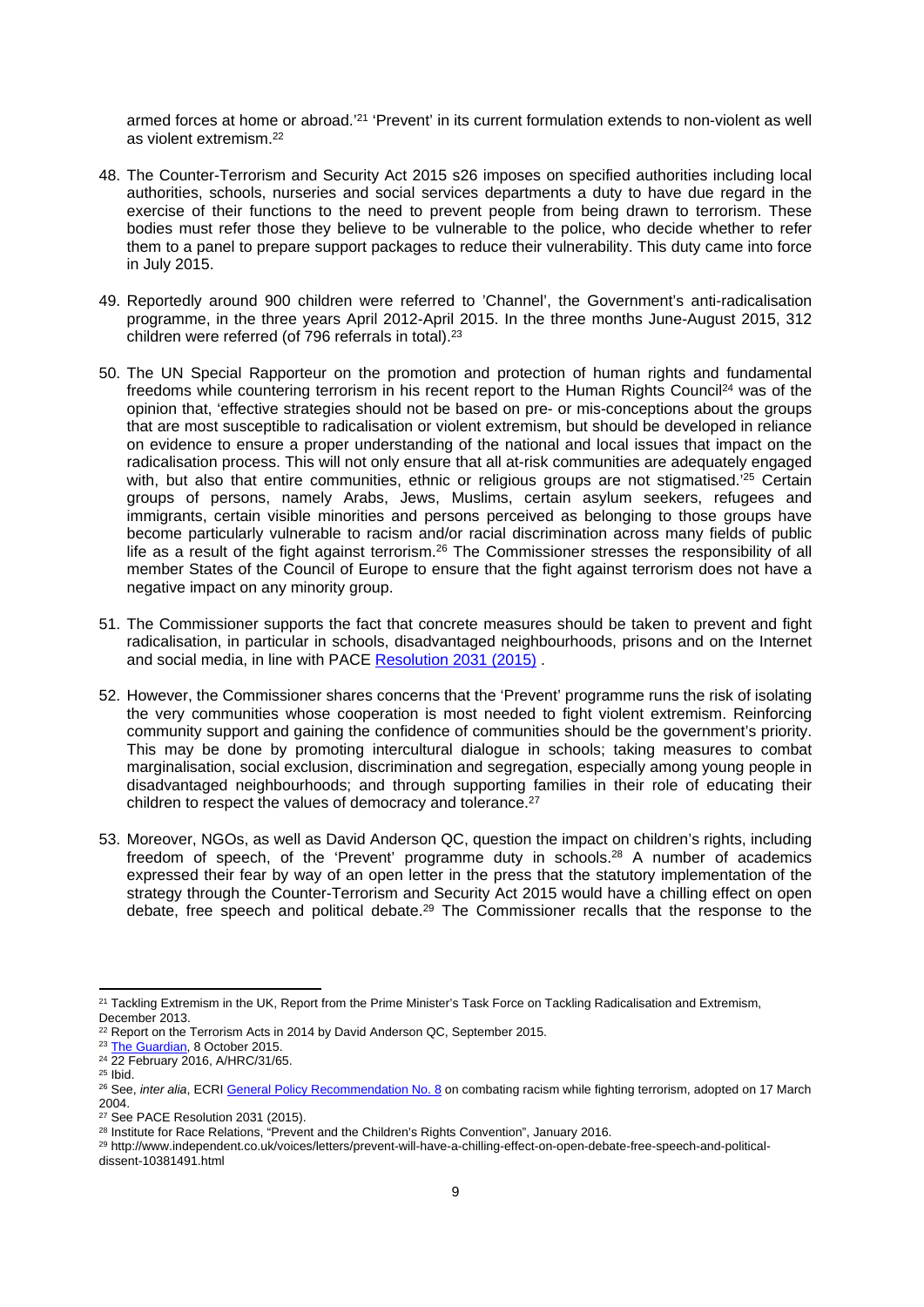threat of terrorism should not itself encroach upon the very values of freedom, democracy, justice and the rule of law.<sup>30</sup>

54. In this context, the Commissioner reiterates that anti-terrorism policies and legislation which run counter to European democratic values and human rights are not only contradictory to Council of Europe member states' international obligations, but are also counterproductive and contribute to the spread of extremism. All European states need to adopt national preventive, but not repressive, policies in the course of their counter-terrorism efforts. Among these policies figure those that should promote tolerance by encouraging inter-religious and cross-cultural dialogue, involving NGOs, with a view to preventing tensions capable of contributing to the commission of terrorist offences. Such policies should also provide for the effective elimination of discrimination, especially on ethnic or religious grounds, in law and practice, and for everyone's access to inclusive, quality education.<sup>31</sup>

#### **Conclusions and Recommendations**

- 55. Oversight is a means of ensuring public accountability for the decisions and actions of intelligence services. Oversight helps to avoid the abuse of power and, as is the case in the UK, should be a combination of executive control, parliamentary oversight, expert bodies and judicial review. Oversight helps to foster a culture of democratic transparency and respect for human rights and the rule of law within the security services. Democratic oversight is fundamental to ensuring that security services and law enforcement agencies both protect the populations they serve and respect the rule of law and human rights in undertaking this task. However, the revelations of Edward Snowden in 2013 about the retention of data sent by UK citizens using overseas providers, the involvement of some European security services in the secret detention and extraordinary rendition of terrorist suspects, and allegations about unlawful security activity in various Council of Europe member states have cast significant doubt on the capacity of national oversight systems to perform this role. The case for better democratic oversight security agencies has certainly been made.
- 56. Reconciling the right to respect for privacy and security interests is the current task of every member state of the Council of Europe and the Commissioner does not underestimate the scale of this challenge. Indeed, he recognizes that surveillance is a necessary activity in the fight against terrorism and other serious crime. Nevertheless, he calls on the authorities to refrain from indiscriminate mass surveillance which has proven to be ineffective for the prevention of terrorism and therefore is not only dangerous for the respect of human rights but also a waste of resources.<sup>32</sup>
- 57. As to the current oversight mechanisms in place, the Commissioner calls for adequate financial and human resources to be given to the ISC and that it remains fully independent of the executive through appointment of its members.
- 58. In respect of the IPT, the Commissioner encourages further efforts to ensure transparency of proceedings and to increase adversarial testing of relevant evidence. He welcomes the new right of appeal from decisions of the IPT and considers that the IPT should be enabled to make declarations of incompatibility pursuant to Section 4 of the HRA 1998.
- 59. The Commissioner agrees with all of his interlocutors that a new Act of Parliament is needed to replace the current legislative framework and commends the UK government's efforts to put surveillance powers on a new statutory footing through the IP Bill.
- 60. The Commissioner welcomes the thorough parliamentary scrutiny of this IP Bill through numerous Committee reports. This type of parliamentary scrutiny provides a welcome example to other Council of Europe member states. However, he joins the concerns expressed by certain

<sup>30</sup> ECRI General Policy Recommendation No. 8 on combating racism while fighting terrorism, adopted on 17 March 2004.

<sup>31</sup> See the Commissioner's *[Positions](https://wcd.coe.int/com.instranet.InstraServlet?command=com.instranet.CmdBlobGet&InstranetImage=2757196&SecMode=1&DocId=2274090&Usage=2) on Counter-Terrorism and Human Rights Protection*, 2015, and relevant [thematic webpage](http://www.coe.int/en/web/commissioner/thematic-work/counter-terrorism). <sup>32</sup> See PACE Resolution 2031 (2015).